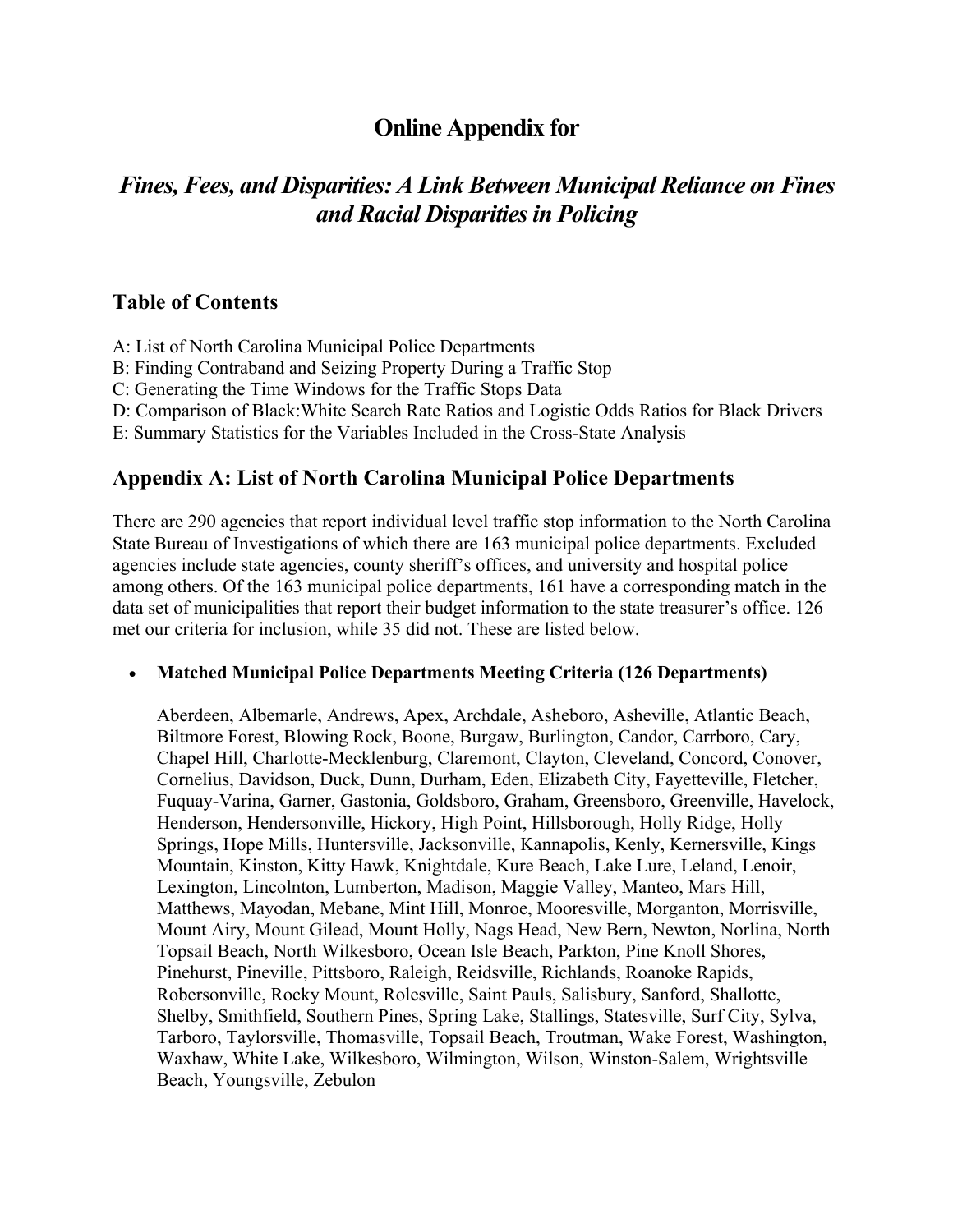#### • **Matched Municipal Police Departments Not Meeting Criteria (35 Departments)**

Bailey, Bald Head Island, Banner Elk, Beech Mountain, Belmont, Bunn, Columbus, Enfield, Highlands, Indian Beach, Kenansville, Laurinburg, Littleton, Middlesex, Murfreesboro, Murphy, Newland, Old Fort, Pembroke, Pilot Mountain, Pinetops, Red Springs, Rowland, Saluda, Seven Devils, Sharpsburg, Spruce Pine, Stantonsburg, Star, Stoneville, Sugar Mountain, Sunset Beach, Tryon, Warrenton, Weldon

#### • **Not Matched Municipal Police Departments (2 Departments)**

Gaston County, Village of Misenheimer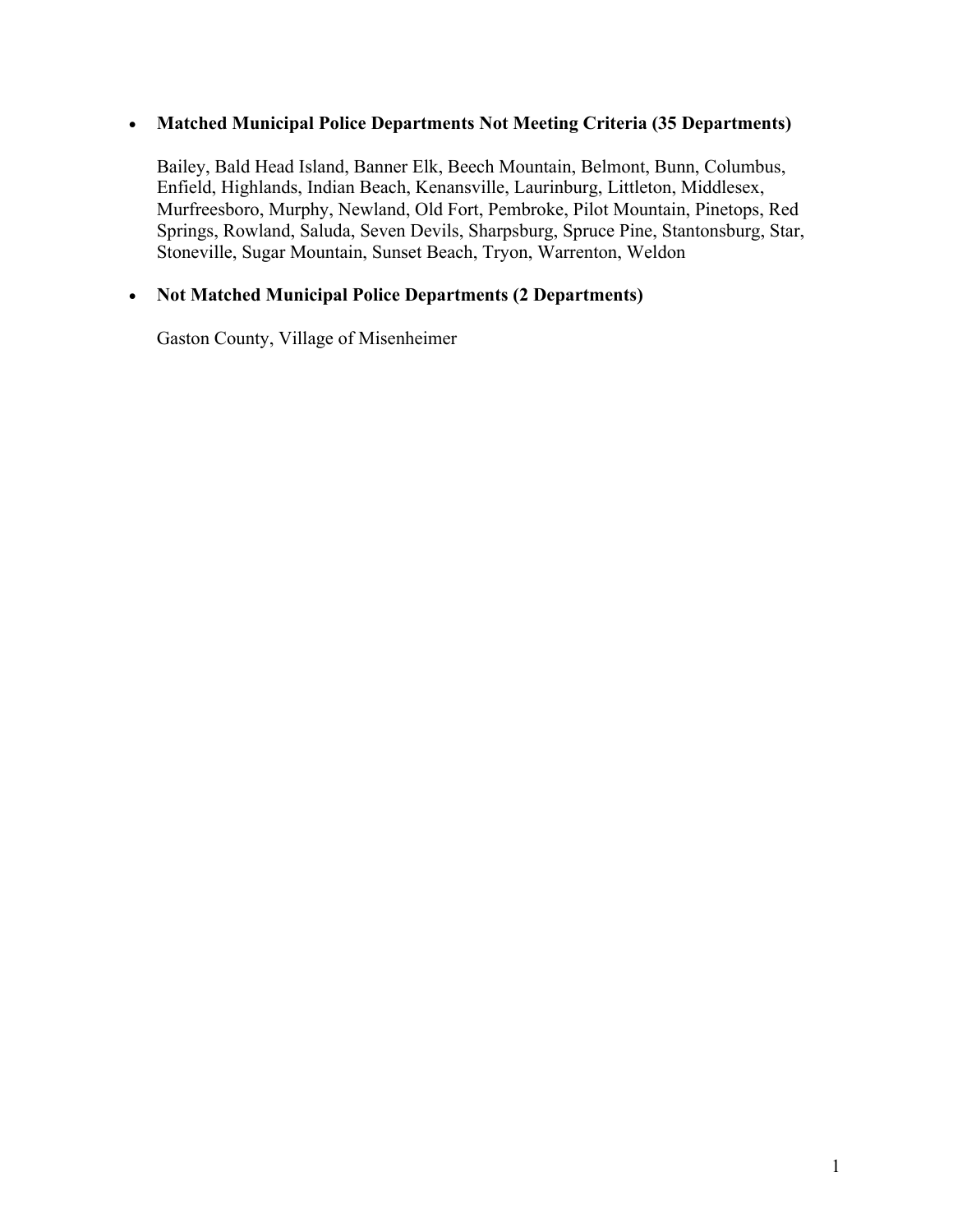### **Appendix B: Finding Contraband and Seizing Property During a Traffic Stop**

In the body of the paper, we focus on whether a driver is searched and if searched whether contraband is found. However, there are two potential concerns with this analysis that are addressed in this appendix. First, we do not directly test whether any property or assets are seized by police officers during a stop. In other words, we are not testing whether any property or assets are *forfeited* by a member of the public. Second, we may not be fully capturing whether the burdens are disproportionally born by drivers of different races as suggested by the hypothesis. To assuage these concerns, we test the robustness of the results of the contraband analysis – and test of the third hypothesis in the paper – in two ways. To preview these results, the same patterns are detected for who is found with contraband and who has property and assets seized: the results hold.

First, we replicate the contraband analysis presented in the second model in Table 1 in the paper by predicting whether any property is seized as a part of the traffic stop *if a search is conducted.*  This allows us to more directly test the specific concept of increased reliance leading to increased forfeitures. Here we test essentially the same hypothesis as with the contraband analysis: (Hypothesis 3a) as reliance on fees increases and searches of whites decline, we should observe an increased probability of property being seized following a search of a white driver but not of a black driver. The original contraband analysis is shown in the Table B1 as model 2, while the updated seizure analysis is shown as model 4. Across both models, we observe the same patterns and support for hypotheses 3 and 3a.

Second, we re-estimate the contraband and seizure regressions such that they are not conditional on a search occurring. In this case, if white drivers see disproportionally lighter outcomes (i.e., black drivers experience harsher outcomes) when there is increased revenue reliance, then we should observe the sign associated with a driver being black and the interaction terms between driver race and revenue reliance to reverse. This is because if black drivers are more likely to be subjected to the actions that lead to contraband being found and property being siezed  $-$  i.e., they are search at higher rates – then if one does not account for that step we should see black drivers to be more likely to be found with contraband and have their property seized. This leads to the following hypothesis: (*Hypothesis 4*) if white drivers are less likely to be searched than black drivers, then black drivers should be more likely to be found with contraband and have their property seized, when looking at the non-conditional relationship. Once again, this is observed.

In all of the models discussed above and presented in Table B1, we use data from the North Carolina Traffic stops data set described in the paper. In each, the unit of analysis is an individual stop, and we include the same variables as described in the paper that are associated with the models presented in Table 1. Finally, logistic regressions are estimated.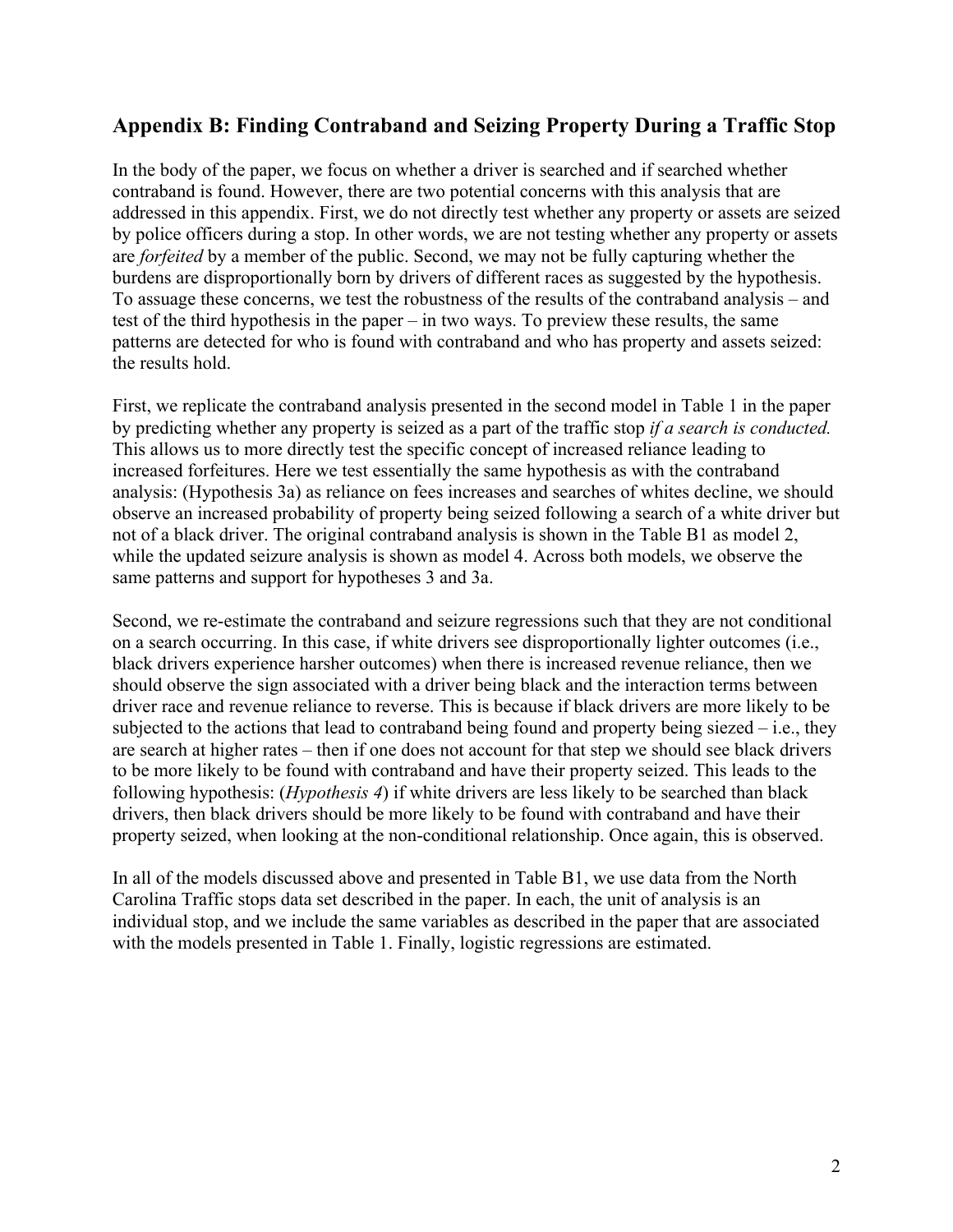| Table DT. Explaining Wild is Found with Contraband and Wild has Floperty Scized |            |                     |           |                  |  |  |  |  |
|---------------------------------------------------------------------------------|------------|---------------------|-----------|------------------|--|--|--|--|
|                                                                                 | (1)        | (2)                 | (3)       | (4)              |  |  |  |  |
|                                                                                 | Contraband | Contraband   Search | Seizure   | Seizure   Search |  |  |  |  |
| Intercept                                                                       | $-6.12**$  | 0.56                | $-6.84**$ | $-0.90$          |  |  |  |  |
|                                                                                 | (0.38)     | (0.56)              | (0.58)    | (0.66)           |  |  |  |  |
| <b>Black Driver</b>                                                             | $0.53**$   | $-0.02$             | $0.44**$  | $-0.15**$        |  |  |  |  |
|                                                                                 | (0.02)     | (0.02)              | (0.02)    | (0.02)           |  |  |  |  |
| Prop. of Total Revenue                                                          | $-4.18**$  | $8.14**$            | $-6.64**$ | 3.98**           |  |  |  |  |
|                                                                                 | (0.88)     | (1.13)              | (1.16)    | (1.30)           |  |  |  |  |
| Dif. in Total Revenue                                                           | $0.15**$   | 0.05                | $0.19**$  | 0.03             |  |  |  |  |
|                                                                                 | (0.02)     | (0.03)              | (0.03)    | (0.04)           |  |  |  |  |
| Revenue & Expenditures Dif.                                                     | $0.25**$   | $0.14**$            | $0.31**$  | $0.14**$         |  |  |  |  |
|                                                                                 | (0.04)     | (0.05)              | (0.05)    | (0.05)           |  |  |  |  |
| Black * Prop. of Total Rev.                                                     | $6.16**$   | $-6.45**$           | $7.02**$  | $-3.21*$         |  |  |  |  |
|                                                                                 | (0.90)     | (1.16)              | (1.19)    | (1.34)           |  |  |  |  |
| Black * Dif. in Total Rev.                                                      | $0.12**$   | 0.04                | $0.09*$   | 0.05             |  |  |  |  |
|                                                                                 | (0.03)     | (0.04)              | (0.04)    | (0.05)           |  |  |  |  |
| Black * Dif. Rev. & Expend.                                                     | $0.16**$   | $-0.10$             | 0.08      | $-0.08$          |  |  |  |  |
|                                                                                 | (0.04)     | (0.06)              | (0.06)    | (0.07)           |  |  |  |  |
| Male Driver                                                                     | $1.04**$   | 0.02                | $1.00**$  | 0.01             |  |  |  |  |
|                                                                                 | (0.01)     | (0.01)              | (0.01)    | (0.02)           |  |  |  |  |
| Driver Age                                                                      | $-0.05**$  | $-0.01**$           | $-0.05**$ | $-0.01**$        |  |  |  |  |
|                                                                                 | (<0.01)    | (<0.01)             | (<0.01)   | (0.00)           |  |  |  |  |
| Latinx Drivers & Interactions                                                   | Yes        | Yes                 | Yes       | Yes              |  |  |  |  |
| <b>Other Controls</b>                                                           | Yes        | Yes                 | Yes       | Yes              |  |  |  |  |
| Municipal Fixed Effects                                                         | Yes        | Yes                 | Yes       | Yes              |  |  |  |  |
| <b>AIC</b>                                                                      | 552,761    | 209,106             | 335,158   | 157,690          |  |  |  |  |
| <b>BIC</b>                                                                      | 555,036    | 210,816             | 337432    | 159,390          |  |  |  |  |
| Log Likelihood                                                                  | $-276,210$ | $-104,382$          | $-167408$ | $-78,675$        |  |  |  |  |
| Num. obs.                                                                       | 4,409,385  | 162,752             | 4,409385  | 162,750          |  |  |  |  |

Table B1. Explaining Who is Found with Contraband and Who has Property Seized

Note: \*\* indicates  $p < 0.01$  and \* indicates  $p < 0.05$ . Entries are coefficients from a logistic regression, with standard errors in parentheses below. FFF stands for "fines, fees, and forfeitures." "Other controls" are: initial stop purpose month of stop, day of week of the stop, year of stop, and hour of stop. Observations that are extreme outliers with respect to revenue measures are excluded.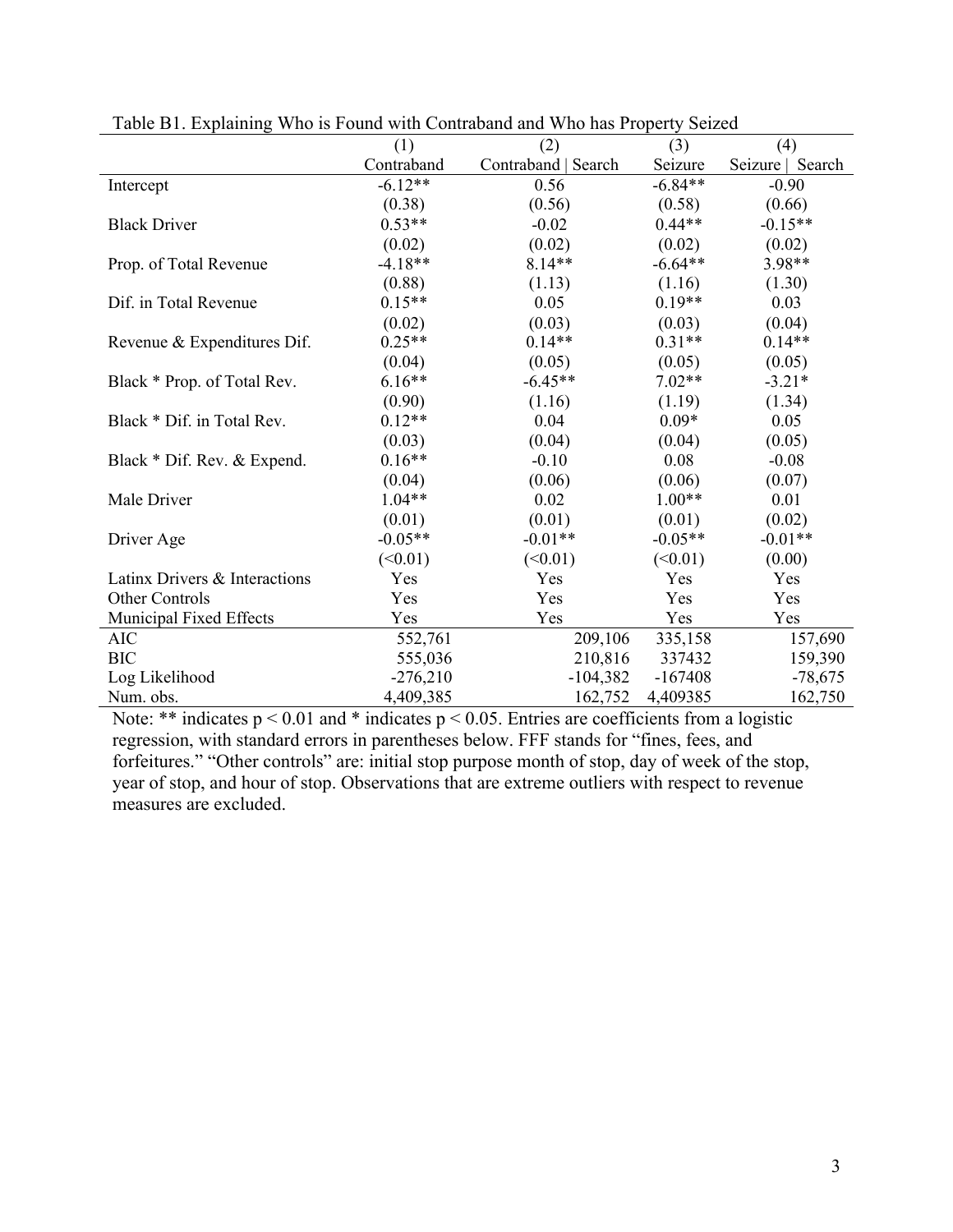#### **Appendix C: Generating the Time Windows for the Traffic Stops Data**

Each observation in the data must meet the thresholds laid out in the body of the paper: 10,000 stops, including 100 white drivers and 100 black drivers must also be stopped. Data on traffic stops comes from two different types of data sources: (1) data sets from states that include information about *individual* stops or micro-level data sets and (2) reports and data sets from individual agencies (ex. the Austin police department in Texas) and for states (ex. Missouri) that simply report aggregate values or macro-level data sets. For the macro-level data sets, we simply institute thresholds for inclusion. For the micro-level data sets, we institute an aggregation process to maximize the number of possible observations in the study. This distinction between the data sets is made in order to better understand what affect this aggregation may or may not have on associated variables *and* to ensure that there are enough observations to validate the measure of search disparities used in the paper. This test is discussed in Appendix B. Here is a longer discussion of the aggregation process for agencies where we have micro-level data.

If the thresholds were not met for agencies in states where we have individual stop data, we added the following year for the same agency until the threshold was met. For example, if a given agency did not have more than 10,000 total stops and over 100 stops for each race category in its first year of data (say, 2005), we would add data from the next year, in this case 2006. If this combination met the thresholds, it would constitute its own observation in the macro level dataset, and the process would begin again with 2007. If the 2005 and 2006 combination did not break the threshold then we would combine 2005 and 2006 observation with the 2007 observation, repeating this process until the threshold was met (if the threshold was not met for the combination in the last year data was available for that agency, then the observation was dropped).

Table C1 reports the number of agency-year observations that initially met the thresholds, as well as the number of observations derived from the method described above. As the table makes clear, we increased the number of usable individual stops from 29,027,595 to 44,654,524.

| Tuoto ett. Buillinui y of observations for unferent aggregation methods |            |                                 |                       |  |  |  |  |  |  |  |
|-------------------------------------------------------------------------|------------|---------------------------------|-----------------------|--|--|--|--|--|--|--|
|                                                                         |            | <b>Agency-Year Observations</b> | Agency-Window         |  |  |  |  |  |  |  |
| <b>State</b>                                                            | All Obs.   | Obs. Above Thresholds           | Obs. Above Thresholds |  |  |  |  |  |  |  |
| IL                                                                      | 25,767,976 | 11,605,503                      | 22,404,446            |  |  |  |  |  |  |  |
| <b>MD</b>                                                               | 2,854,963  | 2,193,528                       | 2,548,013             |  |  |  |  |  |  |  |
| <b>CT</b>                                                               | 859,923    | 349,088                         | 461,517               |  |  |  |  |  |  |  |
| NC                                                                      | 20,235,751 | 14,879,476                      | 19,240,548            |  |  |  |  |  |  |  |
| Total                                                                   | 49,718,613 | 29,027,595                      | 44,654,524            |  |  |  |  |  |  |  |

Table C1: Summary of observations for different aggregation methods

This process did create observations with different time boundaries. Table C2 reports the summary statistics for the time frame (calculated as the end year for the observation minus the start year for the observation plus 1) for the macro level observations. The time range for the observations ranging from one year up to 15 years, with an average of 2.93 years. Figure C1 plots the distribution of the number of years that each observation includes in the agencywindow.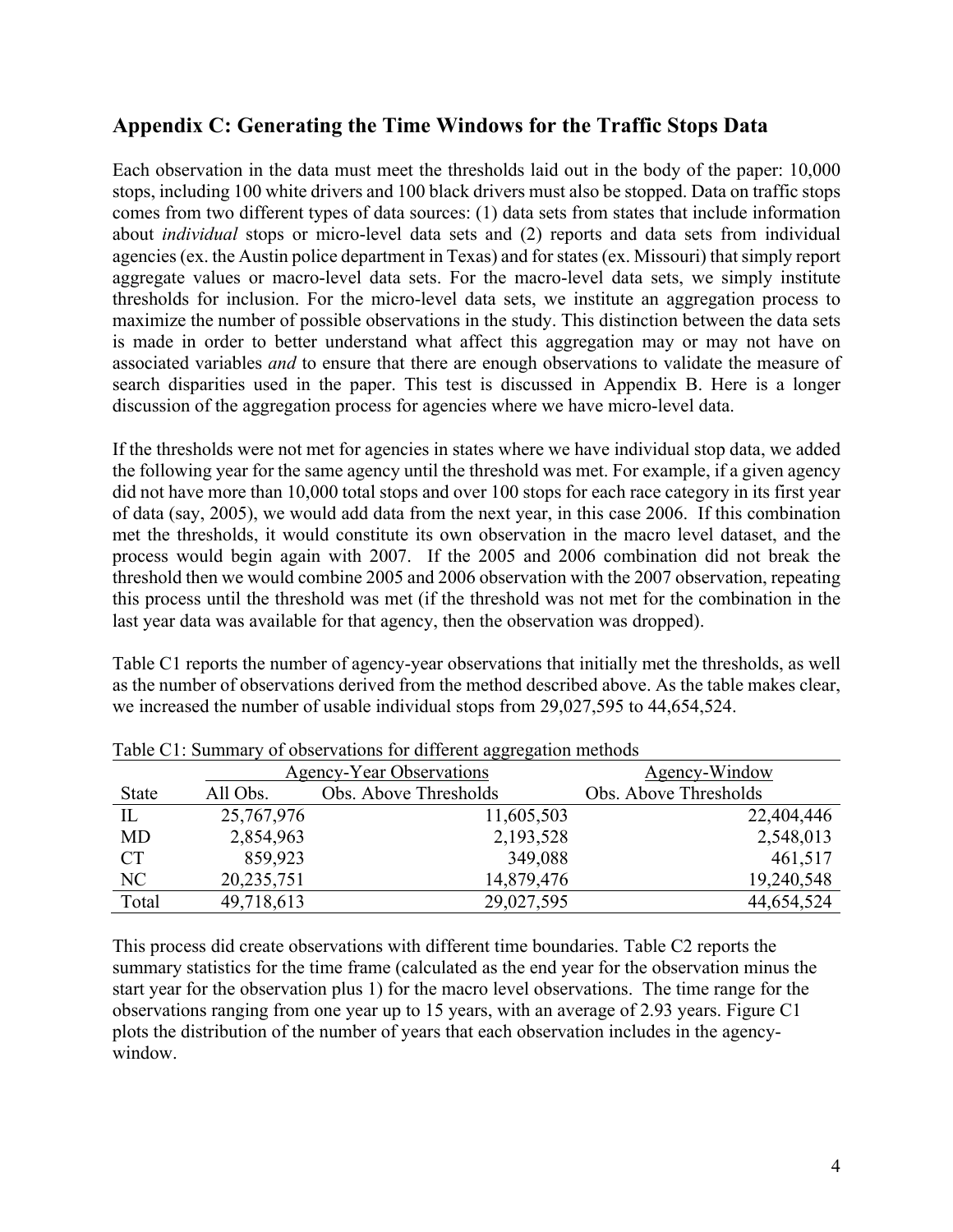| Table $C_2$ . Summary Statistics for the Number of Tears Each Observation Spans |              |       |           |         |         |  |  |  |  |  |
|---------------------------------------------------------------------------------|--------------|-------|-----------|---------|---------|--|--|--|--|--|
|                                                                                 | Observations | Mean  | Std. Dev. | Minimum | Maximum |  |  |  |  |  |
| Time Frame                                                                      | 1857         | 2.930 | 2.346     |         |         |  |  |  |  |  |

Table C2: Summary Statistics for the Number of Years Each Observation Spans

Figure C1: Frequency Distribution of the Number of Years Each Observation Spans

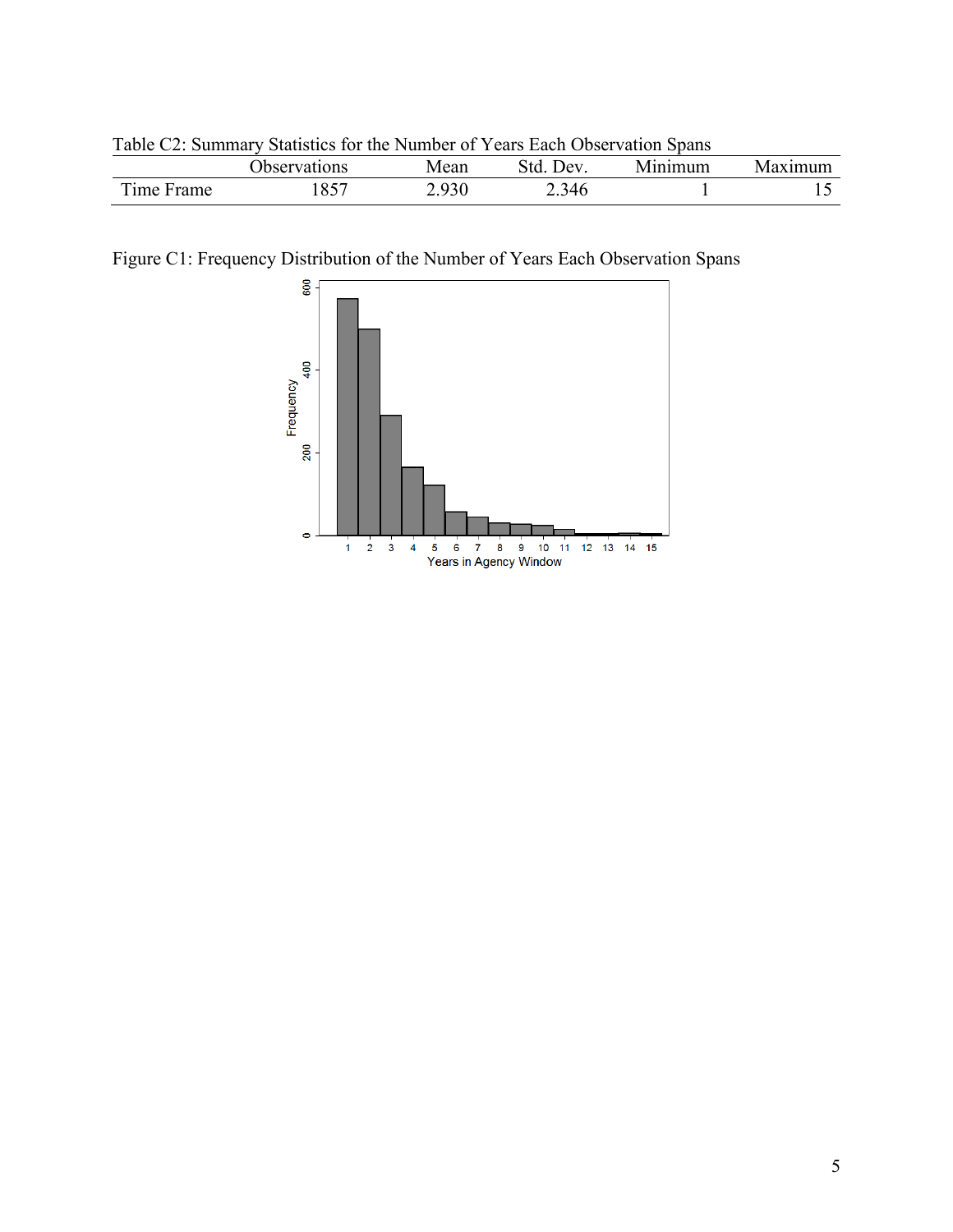### **Appendix D: Comparison of Black:White Search Rate Ratios and Logistic Odds Ratios for Black Drivers**

Many law enforcement agencies across the country make some basic traffic stop data available, but four states mandate the collection and public availability of detailed contextual information about each stop from every police agency, not only the highway patrol. These states make available not only annual summaries, but the full micro-level databases, with a record for each individual traffic stop. The question is what the appropriate way to summarize potential disparities in treatment of black and white drivers using the available data.

Here we show that a simple search rate ratio captures the same information as approaches that account for other explanations as to why a driver is searched following a traffic stop. For the simple SRR to be said to capture the same information as a more robust specification, the two measures should be highly correlated and statistically linked. If the more robust specification sees the effect of race sufficiently attenuated by other covariates, then the two will not be sufficiently correlated nor can one be used to predict the other. To test this, we use the micro-level data associated with the agency-time windows described in Appendix C.

Using that data, we fit separate logistic regressions for each agency-window where we have micro-level data. The regressions explain whether a driver is searched using the most information available for a given time window and agency. However, because different states require the collection of different pieces of information about the driver and stop, the variables used in the regressions for agencies within different states are slightly different. Table D1 summarizes the data used. Table D2 summarizes the variables included in the regressions based on the state. Figure D1 presents histograms of the distribution of each of the measures. Note that they look very similar: high peak, long right tail, almost all values greater than 1 or equality.

|              |             | Agency- |              |           |         | <b>Percent Searched</b> |              |
|--------------|-------------|---------|--------------|-----------|---------|-------------------------|--------------|
| <b>State</b> | Years       | Periods | <b>Stops</b> | Searches  | Total   | White                   | <b>Black</b> |
| CT           | 2013-15     | 15      | 461,517      | 14,796    | $3.2\%$ | $2.0\%$                 | $7.3\%$      |
| IL           | 2004-14     | 1,222   | 21,958,971   | 924,674   | 4.2%    | 2.5%                    | 7.3%         |
| <b>MD</b>    | $2013 - 16$ | 68      | 2,548,013    | 75,071    | $3.2\%$ | 2.7%                    | 4.1%         |
| NC           | $2002 - 16$ | 552     | 19,240,543   | 517,621   | 5.4%    | 3.9%                    | $7.3\%$      |
| Total        |             | 1,857   | 44,209,044   | 1,532,162 |         |                         |              |

Table D1. Traffic stops, searches, and search rates by state and race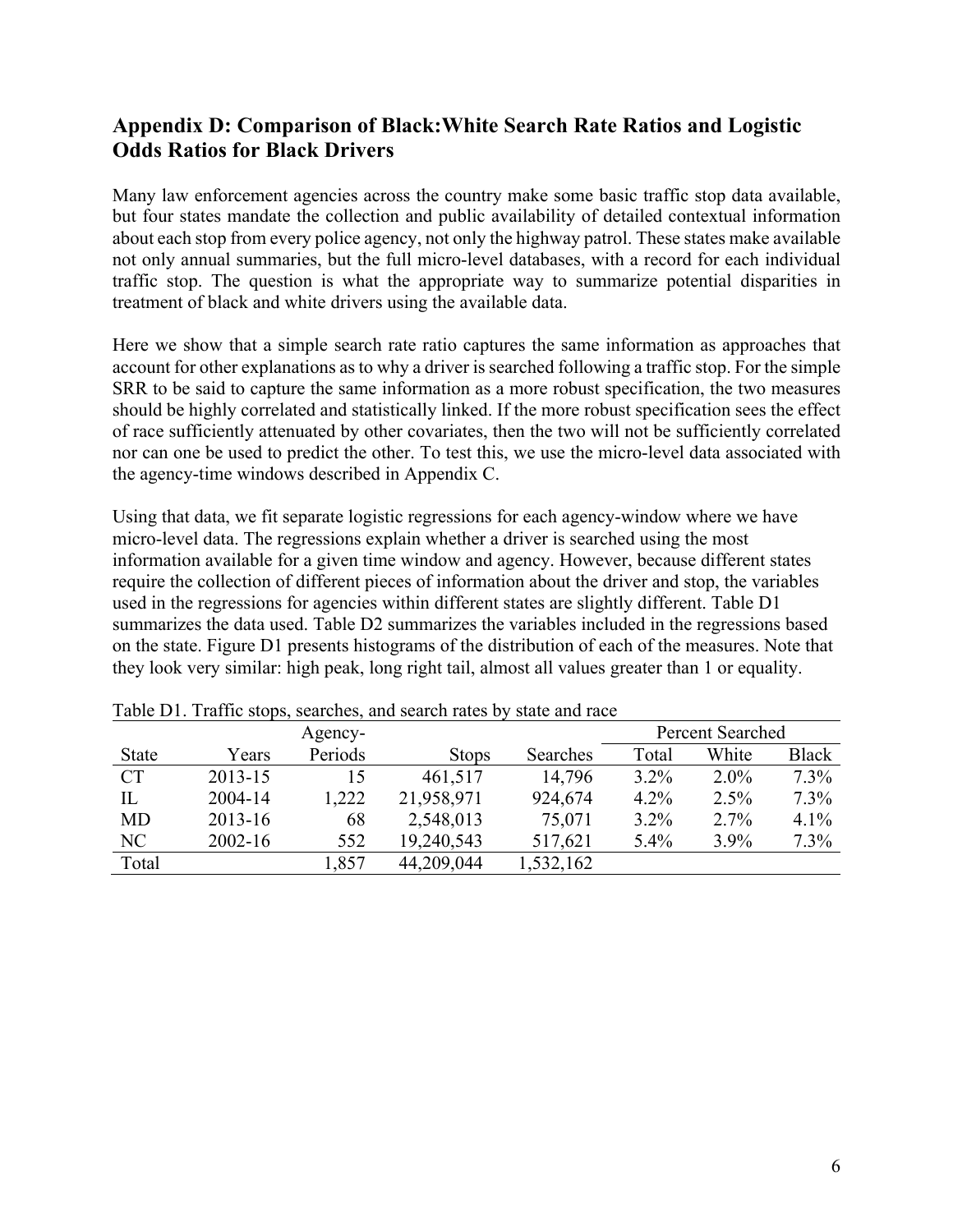| Variable                      | $\operatorname{CT}$ | IL | MD | NC |
|-------------------------------|---------------------|----|----|----|
| Race-Ethnicity                | X                   | X  | X  | X  |
| Gender                        | Χ                   | X  | X  | X  |
| Driver Age                    | X                   | X  | Χ  | X  |
| <b>Stop Purpose</b>           | X                   | X  | Χ  | X  |
| Hour of Day                   | Χ                   | X  | X  | X  |
| Day of Week                   | X                   | X  | Χ  | Χ  |
| Out of State                  | X                   |    |    |    |
| <b>High Disparity Officer</b> | X                   |    | X  |    |
| Vehicle Age                   |                     | X  |    |    |

Table D2. Summary of variables available by state

Note: X indicates the variable was included. A blank indicates the variable was not available.





Table D3 summarizes the two validation tests run where the SRRs and odds ratios from the logistic regressions associated with the driver being black are compared. The two tests are: (1) calculating the correlation between the scores (presented in the second column), and (2) regressing the SRR on the odds ratio to see if the associate coefficient is statistically significant (presented in the third and fourth columns). As can be seen, the two measures are almost perfectly correlated and predict each other with fairly high accuracy. However, the coefficient mapping the SRRs onto the odds ratios are not 1.00, which would indicate a direct translation. Instead each is between 0.85 and 0.89, which indicates that there is some value in the extra information. Despite this, the relative increase or decrease in disparity is picked up in the simpler measure. In turn, this means that the easily computed and widely available SSR is a robust measure of racial disparity.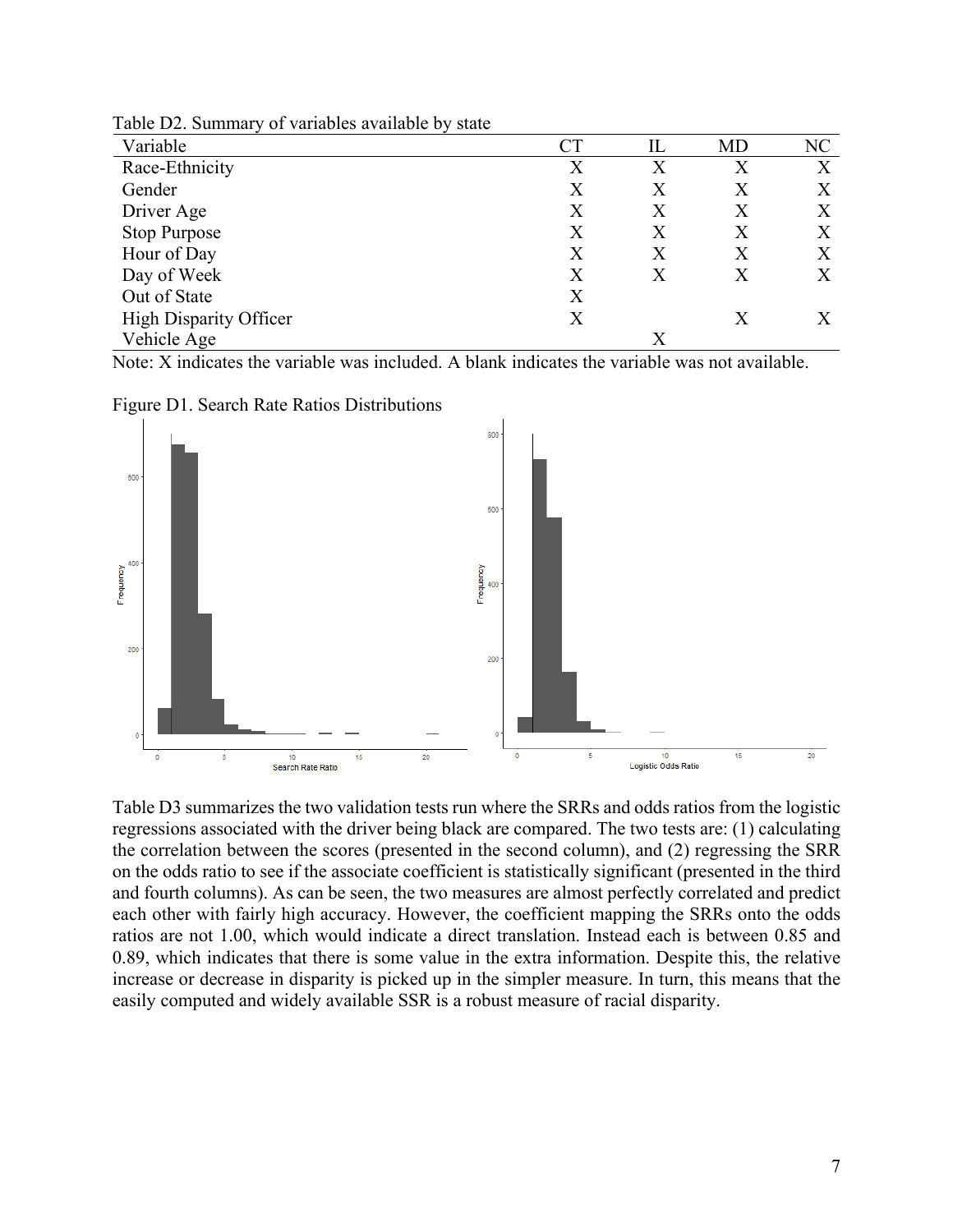| <b>State</b> | Pearson Correlation | OLS Coef. (St. Err.) | Adjusted $\mathbb{R}^2$ |       |
|--------------|---------------------|----------------------|-------------------------|-------|
| All          | 0.98                | 0.86(0.00)           | 0.97                    | 1,557 |
|              | 0.98                | 0.85(0.00)           | 0.97                    | 1,002 |
| MD           | 0.98                | 0.85(0.01)           | 0.96                    | 59    |
| NС           | 0.99                | 0.89(0.01)           | 0.99                    | 482   |

Table D3. Comparing Search-Rate Ratios and Odds Ratios from Logistic Regressions

Note: All OLS coefficients are statistically significant at the 0.05 level. Separate results are not presented for Connecticut because there are only five observations that meet our thresholds in that state.